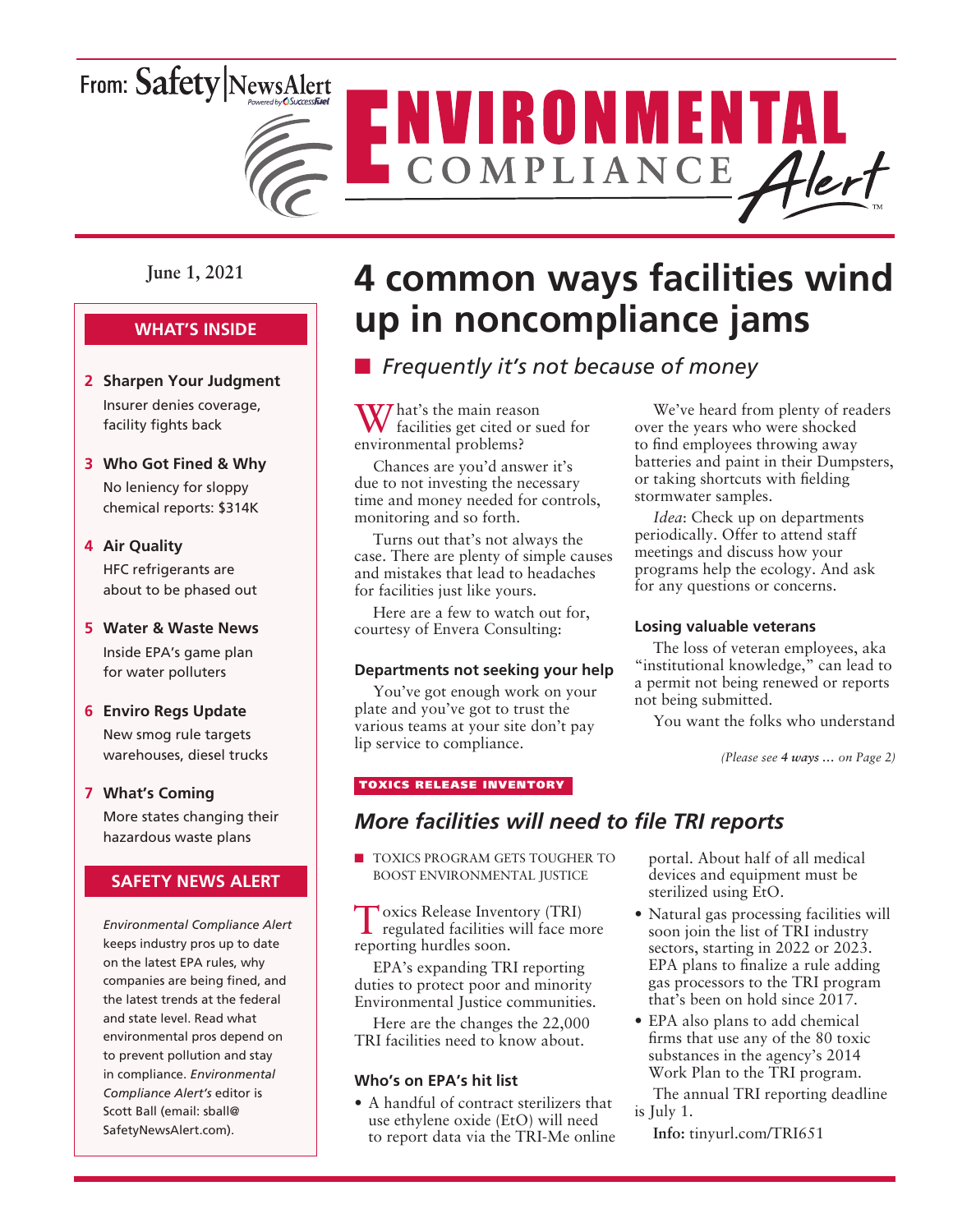#### **OPACITY**

## **'Ooh that smell ...': Firm fined \$1.45M**

 $\Gamma_{\scriptscriptstyle{\rm {to}}}^{\scriptscriptstyle {\rm {oul}}}$  odors are a surefire method to turn neighboring communities against a business, even if it employs the people who live there.

You can bet regulators and watchdog groups will be going hard after those whose emissions or discharges impact poor and minority communities (*search for "Biden Environmental Justice" at our website for examples*).

This enforcement action in **Massachusetts** is a perfect example.

#### **Turned neighbors against it**

A few years back, Aggregate Industries in Chelmsford installed new equipment to manufacture crumb rubber asphalt pavement.

The changes led to visible emissions of particulate matter and volatile organic compounds, combined with noxious, acidic smells. Residents as far as three miles away complained about odors waking them up in the early morning hours.

To compound problems, Aggregate failed to maintain and operate the



**EDITOR-IN-CHIEF: SCOTT BALL** sball@SafetyNewsAlert.com

MANAGING EDITOR: FRED HOSIER PRODUCTION EDITOR: P.J. FRONZEO EDITORIAL DIRECTOR: CURT BROWN

*Environmental Compliance Alert* (ISSN 1069-0131), June 1, 2021, Vol. 29 No. 651, is published semi-monthly, except once in December (23 times a year).

This publication is designed to provide accurate and authoritative information in regard to the subject matter covered. It is sold with the understanding that the publisher is not engaged in rendering legal, accounting, or other professional services. If legal or other expert assistance is required, the services of a competent professional should be sought. — From a declaration of principles jointly adopted by a committee of the American Bar Association and a committee of publishers.

**Copyright © 2021** Safety | News Alert. Please respect our copyright: Reproduction of this material is prohibited without prior permission. All rights reserved in all countries.

plant in accordance with its air permit for several months.

The Massachusetts Department of Environmental Protection (DEP) investigated. Company

## **Enforcement action**

### **in Massachusetts**

leaders told the DEP they stopped producing the crumb pavement but continued making it.

Result: Aggregate agreed to a \$1.45 million consent decree with the state's Attorney General which includes mandatory repairs.

The company can count on residents to keep the DEP apprised of its progress.

#### *4 ways …*

rules to share that knowledge with the new breed you'll be depending on. *(continued from Page 1)*

#### **Sloppy review of permits**

It happens more than you might think – a company's forced to comply with unnecessary requirements, such as quarterly source testing when twice a year is more appropriate.

You're bound to that permit unless regulators are willing to amend it. *Idea*: Ask key decision makers and legal counsel to review permits first.

#### **Not reporting process changes**

Remember that air permits are crafted to fit your processes. So if you change a process temperature, for example, it could result in an emissions increase.

Keep your regulators in the loop about changes and be prepared to submit a new application if need be.

**Info:** enveraconsulting.com/ environmental-compliance-problems

## *S h a r p e n y o u r j u d g m e n t*

*This feature provides a framework for decision making that helps keep you and your company out of trouble. It describes a recent legal conflict and lets you judge the outcome.*

#### **N** INSURER DENIES COVERAGE. **FACILITY FIGHTS BACK**

"Pollution exclusion? Since when do odors qualify as pollution?" asked Buck Flanagan, the environmental manager.

"Let me walk you through this," said Jimmy Fresco, the insurance agent for Buck's company.

"I've reviewed the pollution exclusion in your policy and I'm afraid it does indeed come into play here. We're not talking about an accidental release or an oil spill, after all," said Jimmy.

"Based on our records, you were aware of persistent odor complaints from at least one neighbor over a three-year period," Jimmy continued. "That unfortunately takes us out of the equation for the lawsuit against you."

#### **Can odors trigger exclusion?**

"You didn't answer my initial question," said Buck.

"How does an odor – even a persistent odor – qualify as pollution?" Buck asked. "At worst, it's a nuisance.

"We've taken steps to alleviate the problem, as you know. We're also amenable to paying damages to the neighbor," said Buck.

"All that said, our insurance coverage should kick in," said Buck.

"Well I'm afraid the courts may disagree with you," said Jimmy.

"Guess we'll find out," said Buck.

Buck's company took the insurer to court to force it to indemnify it against a lawsuit.

Did Buck's company win?

**n** *Make your decision, then please turn to Page 6 for the court's ruling.*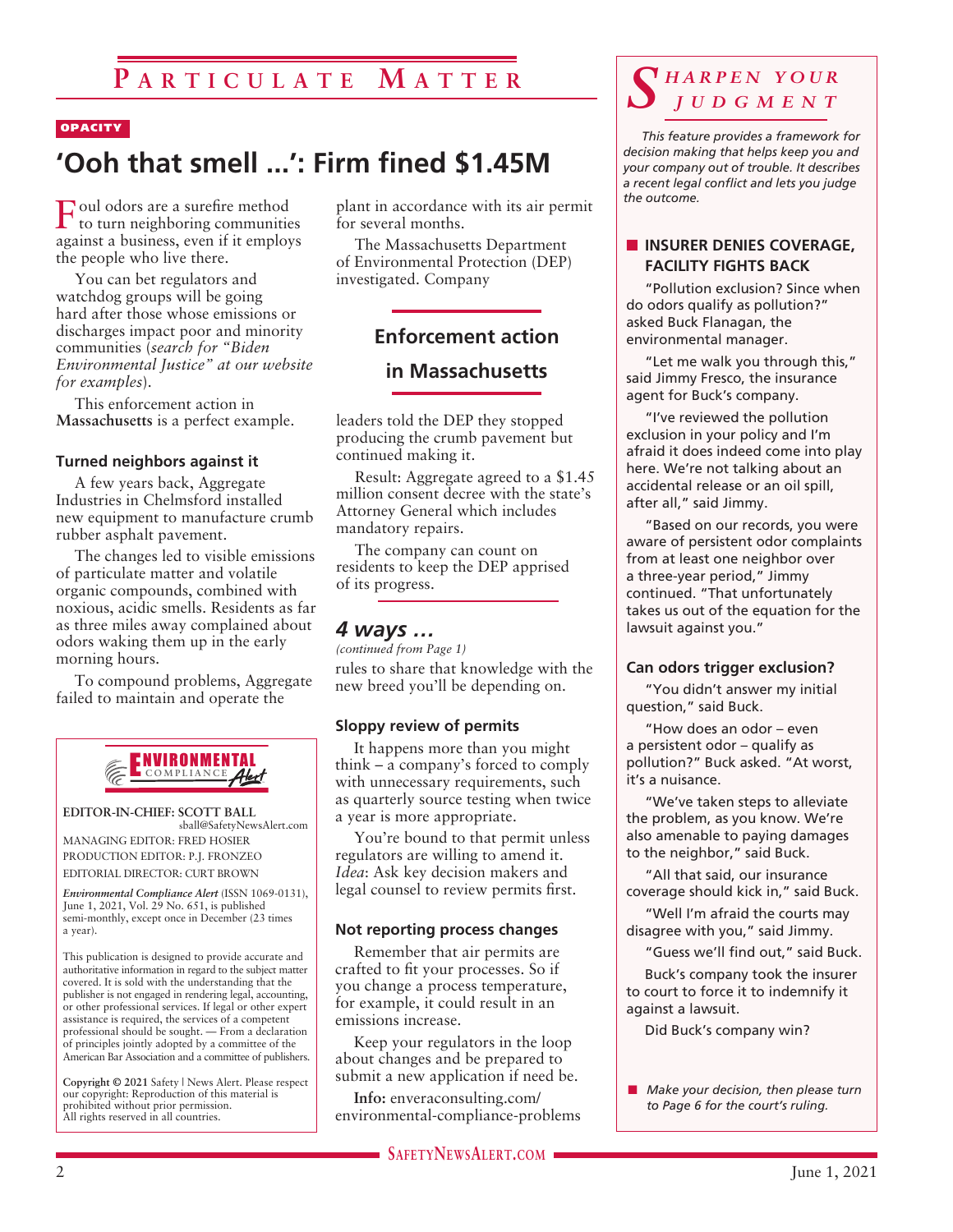## **Where other companies are stumbling over compliance**

*For more fines, visit:* www. EnvironmentalComplianceAlert. com/category/who-got-fined-why

#### Illegal waste well found just above aquifer: \$130K

**Company:** North Star Paving & Construction, Soldotna, **Alaska**.

**Business:** Paving contractor.

**Penalty:** \$130,000.

- **Reasons for penalty:** North Star operated an underground injection well for motor vehicle wastes on site. The well sits above an aquifer that provides drinking water for nearby residents. All underground vehicle waste wells were ordered closed in 2005.
- **Note:** Engine, brake and transmission fluids contain toxic chemicals and metals like benzene, toluene, ethylbenzene, xylenes and lead. Testing showed elevated levels of vehicle fluids in groundwater.

#### No leniency for sloppy chemical reports: \$314K

**Company:** N&D Transportation, North Smithfield, **Rhode Island**.

**Business:** Trucking company. **Penalty:** \$314,658.

- **Reasons for penalty:** The company failed to:
- ensure incompatible chemicals were stored separately
- keep water-reactive chemicals away from the sprinkler system
- submit a Clean Air Act (CAA) risk management plan (RMP)

*To help your firm avoid common mistakes and violations, we present a cross-section of recent enforcement actions in each issue. Penalties for firms or individuals can include fines, mandatory facility upgrades, house arrest and even jail time.*

- conduct a process hazard analysis for its warehouse operations, and
- submit complete, timely Tier II reports with all state and local planning and response authorities for numerous chemicals, including formaldehyde, toluene diisocyanate, peracetic acid and sulfuric acid from 2015-16.
- **Note:** EPA racked up the fines against N&D by citing it under the RMP rule, the Emergency Planning and Community Right-to-Know Act and the CAA general duty clause (*search for "general duty clause enforcement" at our website for related info*).

#### Caught mismanaging hazwaste, asbestos & oil

**Company:** CommTank, Wakefield, **Massachusetts**.

**Business:** Oil tank installation, maintenance and removal.

**Penalty:** \$250,000.

- **Reasons for penalty:** CommTank was cited for:
- generating hazardous waste in excess of the volume permitted under its Very Small Quantity Generator permit status
- not properly managing, storing and documenting waste oil and hazwaste
- failing to properly train personnel in hazwaste management
- not having a required asbestos permit before taking apart a large industrial boiler
- failing to use proper air filtration units and contain asbestos dust, and
- not keeping asbestos material wet during removal.

#### Shop nailed for using emission cheating devices

**Company:** Adrenaline Performance, Shelley, **Idaho**.

**Business:** Car and truck tuning shop. **Penalty:** \$48,600.

**Reasons for penalty:** From 2018 to 2020, Adrenaline sold or installed hundreds of defeat devices that render emission controls on vehicles inoperative. EPA estimates this led to 38,000 pounds of excess emissions of nitrogen oxides and other pollutants. Removing emission controls from one pickup truck is equivalent to putting about 300 new pickups on the road.

#### Risk plan and Tier II never filed with right agencies

**Company:** Northern Pelagic Group (NorPel), New Bedford, MA. **Business:** Seafood processing plant. **Penalty:** \$220,000.

**Reasons for penalty:** Norpel failed to:

- file a Risk Management Plan to minimize chemical releases
- adequately design and operate its refrigeration system which used anhydrous ammonia, and
- file its annual Tier II chemical inventory report for 2015 with state and local emergency response authorities as required by the Emergency Planning and Community Right-to-know Act.

#### Sulfur dioxide monitors turned off: EPA jumps in

**Company:** Limetree Bay Terminals, Christiansted, Saint Croix, U.S. Virgin Islands.

**Business:** Refinery.

- **Reasons for penalty:** The company turned off all five of its sulfur dioxide (SO2) ambient air monitoring stations. SO2 monitoring is required under Prevention of Significant Deterioration regs and the company's plantwide applicability permit. Limetree Bay also didn't operate a meteorological tower.
- **Note:** The company's violations are likely to result in a six-figure fine and mandatory improvements.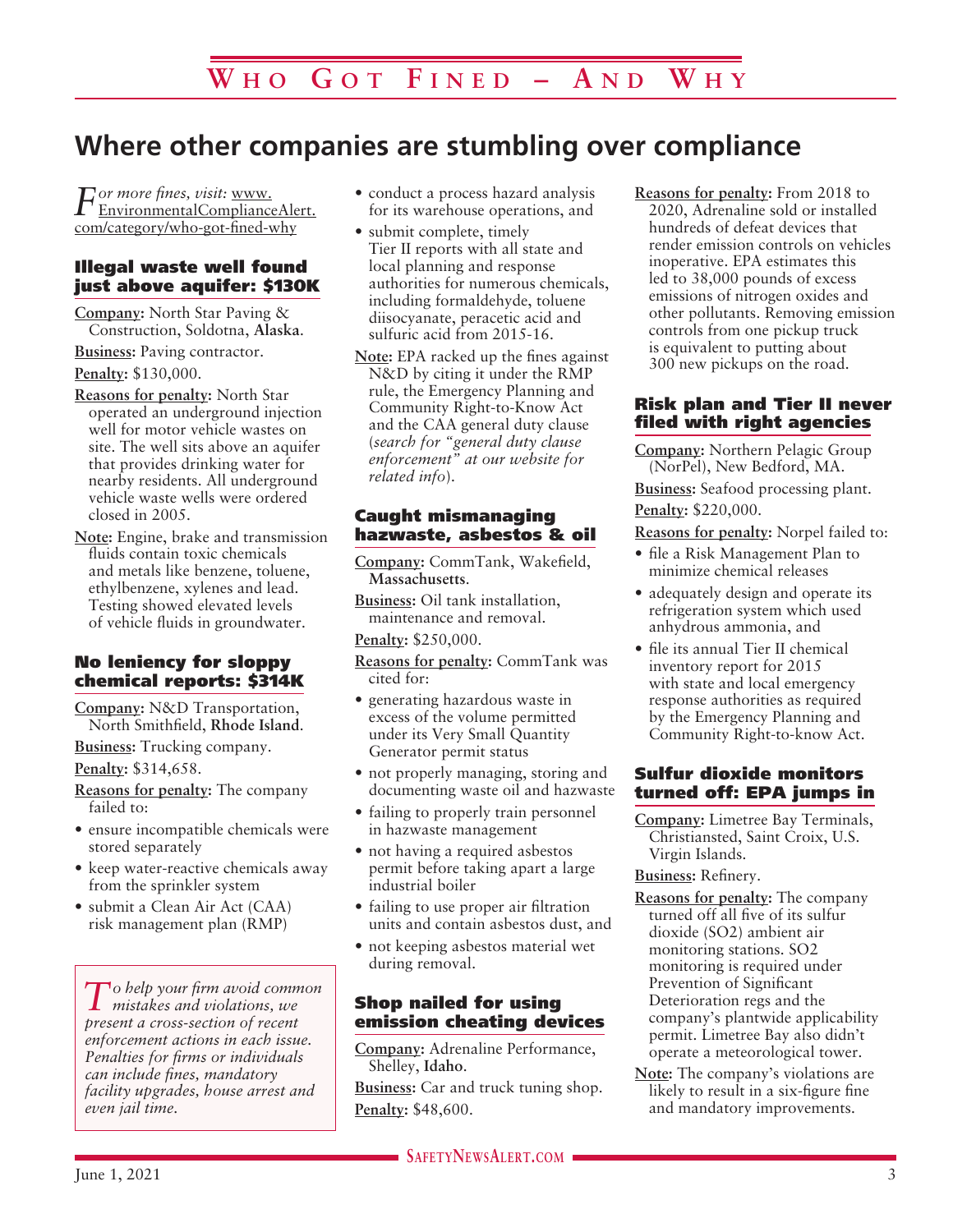#### GREENHOUSE GASES

## **HFC coolants about to be phased out**

anufacturers and chemical companies still using hydrofluorocarbon (HFC) coolants are scrambling to find alternatives.

Reason: The White House announced a crackdown on HFCs over the next 15 years.

Industry will need to begin cutting importation, manufacture and use of these global-warming chemicals by a whopping 85% starting in 2022.

HFC emissions have increased worldwide over the last three decades. HFCs are commonly used in:

- air-conditioning equipment
- refrigerators and freezers, and
- a wide range of building materials.

#### **Time to draw down is here**

EPA says phasing out HFCs will slash 4.7 billion metric tons of carbon dioxide (CO2) equivalent from the air by 2036. That's roughly the amount of CO2 fossil fuel power plants emit

#### RISK PLANS

### *Half-million RMP fine ... and no accidental release?*

**n** FEDS PROMISED TOUGHER PENALTIES AND THEY'RE FOLLOWING THROUGH

The new administration promised a heavier hand in environmental enforcement (*search for "enforcement Biden EPA" at our website*).

 A recent EPA fine is proof positive of that!

CSL Behring in Bradley, **Illinois** will pay \$527,144 to resolve violations of the Clean Air Act's Risk Management Plan (RMP) rule.

None of the citations involve hazardous air pollutant emissions or an accidental chemical release.

#### **Not prepared for an emergency**

CSL Behring is a biopharmaceutical company that does research, development and manufacturing of

in a three-year period.

Looking at the big picture, phasing out HFCs will eliminate two years' worth of total CO2 emissions by the middle of the century, according to the Natural Resources Defense Council.

The most promising alternative coolants to replace HFCs are

## **85% reduction in HFCs by 2036.**

hydrofluoroolefins, ammonia and (yes) CO2, which has a much lower global warming potential.

HFCs can linger in the atmosphere for up to 250 years. They were developed as an alternative to hydrochlorofluorocarbons which damage the ozone layer.

**Info:** tinyurl.com/hfc651

blood-plasma-based medical therapies and has to comply with multiple environmental, health and safety regs.

One reg that slipped through the cracks unfortunately was RMP guidelines. Inspectors wrote the company up for failing to:

- develop written operating procedures for chemical safety
- implement a mechanical integrity program
- create an emergency response program with instructions on the use of relevant equipment, and
- meet recordkeeping requirements.

The half-million fine is an unsubtle warning that companies can't avoid the costs of stewardship.

CSL Behring has since hired personnel to strengthen its chemical safety program and training.



*This feature provides insights into the enforcement process – from the point of view of EPA and state inspectors – so you can avoid routine compliance mistakes made by other companies.*

#### **N** STORMWATER FENCING AND **PLAN WERE IN BAD SHAPE**

**To:** Regional Enforcement Director **From:** Inspector Bob Wiley<br>**Re:** Clean Water Act **Re:** Clean Water Act

At our next all-staff meeting we should discuss the importance of construction stormwater site analysis and plans.

I'm concerned that too many businesses view stormwater control as a "one-and-done" endeavor.

Acme Homes has multiple building sites throughout the surrounding counties. We recently paid their newest construction area a visit.

#### **Controls weren't up to snuff**

Their site manager had the site permit on him. He told me, "Don't worry, we have all our ducks in a row here." But a quick tour around the site showed Acme wasn't doing as good a job as they thought.

For example, the silt fencing they'd put in at the beginning of the job was in tatters or missing altogether in some areas.

We've had some heavy rain the past few weeks, so I believed the manager when he said the fencing had taken a pounding.

There were missing chunks of vegetation leading towards a natural pond. The next heavy rains would send metals and vehicle fluids rolling straight downhill into it.

Whatever spill kits they started with had been nearly used up. They weren't ready for the next one.

We found similar problems at Acme's other sites.

Acme is looking at well over \$100,000 in citations.

n *Dramatized for effect. Based on a settlement with a Northeastern homebuilder.*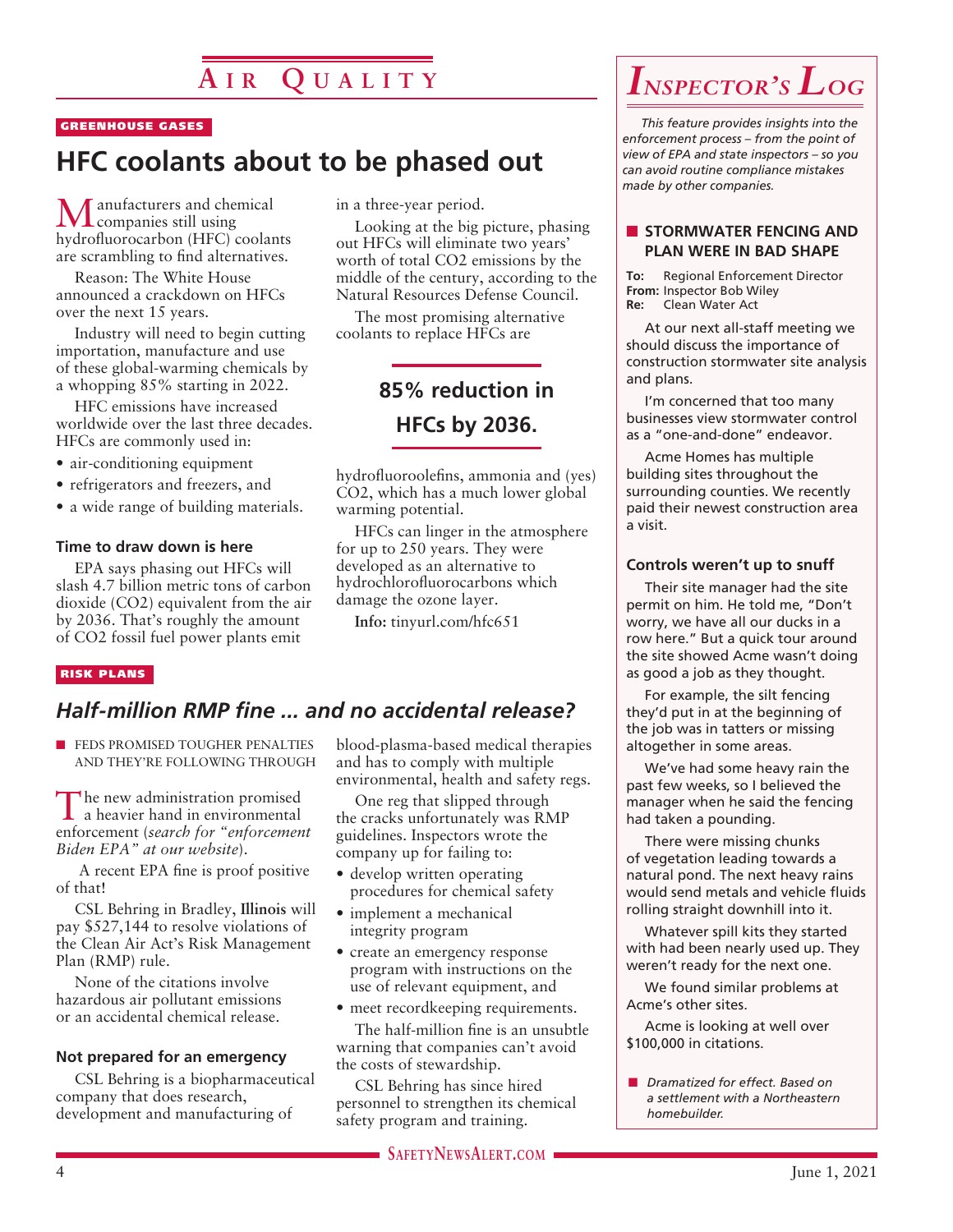## **W a t e r & W a s t e N e w s**

#### NEXTGEN TECHNOLOGY

## **EPA's game plan for water polluters**

Heads up: EPA is calling on citizen activists to keep tabs on freshwater pollution. And it's given them a useful new tool to identify contaminants to boot.

The Sanitary Survey App for Marine and Fresh Waters is designed to help anglers, swimmers, boaters and any other recreational users of lakes, streams, rivers, bays and oceans to identify oil, metals and biological waste.

This is EPA's first water pollution app for the general public designed for fresh waters. It doesn't require Wi-Fi or an Internet connection to use out in nature.

#### **Can't let monitoring slide**

The upshot: Facilities will need to work harder to prevent:

- contaminated stormwater flow
- breaks in wastewater pipes
- discharges from outfalls, and
- underground releases of oil or

#### RE-USE, RECYCLE

### *Industry says plastic bill won't reduce carbon output*

DEM-CONTROLLED CONGRESS COULD PUSH BILL THROUGH

The American Chemistry Council (ACC) and other industry groups are taking aim at a Congressional bill designed to reduce plastic waste in the oceans and lower greenhouse gas emissions (GHGs).

The Break Free from Plastic Pollution Act calls for reductions or bans of single-use products, sets minimum recycled content requirements for beverage containers, and mandates plastic producers fund wide-ranging waste management and recycling programs.

ACC argues a closer look at the fine print of the bill paints a different picture: "The [Act] includes damaging provisions that would

restrict the production of modern and innovative plastic materials, and limit advanced recycling technologies needed to recover plastic waste and revolutionize how we use – and reuse – our plastic resources."

hazardous materials wells that migrate to surface waters. If you're like many companies whose monitoring and reporting efforts have been affected by the coronavirus pandemic, now's the time to ensure either you and your staff, or a vendor, are staying on top of storm

and wastewater compliance.

freshwater tool.

to use and isn't stable.

racist-policy

**Info:** vox.com/22151188/ biden-transition-epa-pollutionenvironmental-justice-data-anti-

**Info:** epa.gov/beach-tech/sanitarysurveys-recreational-waters#epa

EPA's Next Generation technology tools won't just stop with apps like the

The agency's also beefing up its Environmental Justice (EJ) Screen online mapping tool that helps identify potential pollution sources. Critics have complained EJ Screen is hard

**Biden prioritizes Enviro Justice**

#### **Will bill hurt some manufacturers?**

ACC cited studies showing many alternatives to plastics, including some biodegradable materials, create more GHG emissions.

Democrat lawmakers behind the Act believe industry will spend more on R&D to find safer alternatives and spur changes, particularly in some single-use plastics that aren't suitable for re-use or recycling.

**Info:** congress.gov/bill/117thcongress/senate-bill/984?s=2&r=7

### **Trends To Watch**

#### **n** FOSSIL FUEL SQUEEZE **TIGHTENED IN BAY STATE**

**Massachusetts** lawmakers are doubling down on greenhouse gas (GHG) reductions with the Climate Change Roadmap.

The new law mandates:

- net-zero GHGs statewide by the year 2050
- emission reductions for these sectors: electricity, transportation, commercial and industrial buildings, residential buildings, industrial processes and natural gas distribution
- emissions be 50% lower than they were in the state in 1990 by 2030 and 75% lower by 2040
- utilities buy an additional 2,400 megawatts of wind power, raising the state's level to 5,600 mw, and
- more creative alternative energy procurement by utilities, such as geothermal heat pumps. **Info:** malegislature.gov/ bills/192/S9

#### **n** CALIFORNIA'S TAILPIPE RULE **AUTHORITY COMING BACK?**

**California**'s longstanding waiver from federal fuel efficiency standards for cars and trucks is primed for a comeback.

EPA is taking comments on whether to reinstate the Golden State's authority to set its own vehicle standards after the Trump administration eliminated it in the 2019 Safer Affordable Fuel-Efficient Vehicles rule.

Sounds like it's a done deal judging by EPA chief Michael Regan's comments: "I am a firm believer in California's long-standing statutory authority to lead. The 2019 decision to revoke the state's waiver ... was legally dubious and an attack on the public's health and wellbeing."

Comments are due July 6.

**Info:** tinyurl.com/ californiaairwaiver651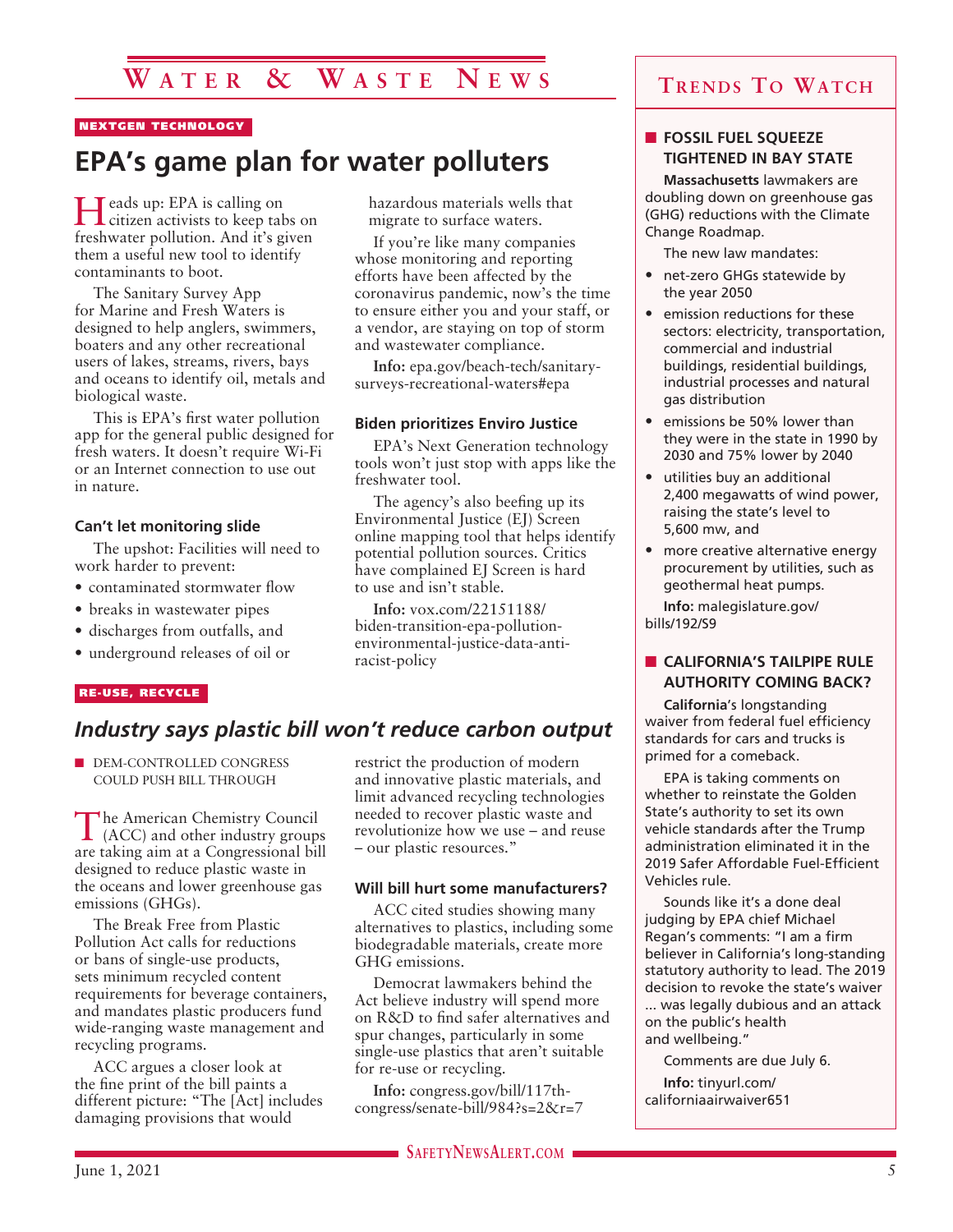#### CALIFORNIA

## **Smog rule targets warehouses, trucks**

C**alifornia** warehouses and the diesel trucks that roll in and out of their parking lots are facing new emission regs.

The South Coast Air Quality Management District board passed the Warehouse Indirect Source Rule to curb smog-forming nitrogen oxide emissions from companies like Amazon, Walmart, grocery store wholesalers, etc.

About 3,000 warehouse centers will either need to cut emissions directly or apply for offset credits to comply.

The region's one of the worst for summertime smog. More than 2.4 million people live within the affected air region.

**Info:** aqmd.gov/docs/default-source/ news-archive/2021/board-adoptswaisr-may7-2021.pdf

### *Feds pulling back on lenient bird take policy*

U.S. Fish and Wildlife Service (FWS) is revoking a bird take rule finalized in early January.

FWS sought to exclude incidental bird takings from enforcement

under the Migratory Bird Treaty Act (MBTA). The move would've allowed sectors like wind farms to avoid fines so long as they have controls to minimize bird killings.

Going forward, deliberate or incidental takings of 1,000-plus birds that are protected under the MBTA will be subject to fines and potential criminal enforcement.

**Info:** 86 *FR* 24,573

### *Quad Oa methane rule for oil & gas is a go*

The Obama EPA's OOOOa (aka Quad Oa) methane rule covering upstream, midstream and downstream oil & gas operations is about to make a full comeback.

EPA had stripped some of the more onerous requirements toward the end of President Trump's term. The Senate vacated the changes on April 29.

Companies will need to bolster methane leak controls, invest in leak repair systems and monitor more frequently. Additional methane regs are likely in the pipeline.

**Info:** tinyurl.com/methane651

#### **WHERE TO GET HELP**

#### **N** FOOD WASTE EXPERTS CAN **WIN HEFTY EPA GRANTS**

Does your facility have a great food waste reduction strategy that might work for others?

Consider applying for a Sustainable Materials Management grant from EPA.

The agency will award \$30,000- \$60,000 grants to fund up to three or four projects that enhance recycling markets or reduce food waste.

Applications are due June 1.

**Info:** epa.gov/grants/region-5-fy-21-sustainable-materialsmanagement-grants

#### **NO SMARTER WAY TO TRACK WASTE & RECYCLING EFFORTS**

The Energy Star program has a waste-tracking program that practically any facility can take advantage of.

Energy Star's Portfolio Manager online suite features a waste and materials tracking feature for 29 different types of waste, including drywall, glass, paper and plastics.

It helps facilities see where they can recycle better and slash waste.

**Info:** tinyurl.com/ESwaste651

#### *Sharpen your judgment – THE DECISION*

#### *(See case on Page 2)*

No, Buck's company lost.

A state appeals court ruled the insurance carrier could deny coverage based on the wording of the pollution exclusion in its policy.

Buck's company argued the pollution exclusion shouldn't come into play because:

- odors aren't the same as air or water pollution, and
- even if foul odors were the same as pollution, the offensive smells were "unique and unexpected."

The court rejected both arguments, ruling a jury could easily find foul odors were de facto pollutants.

Also: Records showed the company knew about odors, so there was no surprise element.

Buck's company can either appeal the decision or settle the lawsuit on its own – but it will have to pay, not its insurance carrier.

#### **N** ANALYSIS: QUICK ACTION CAN NIP ODOR, NOISE **& OTHER NUISANCE LAWSUITS IN THE BUD**

Numerous state high courts have ruled odors may fall within the pollution exclusion, leading to insurance companies being able to wriggle out of indemnifying clients being sued.

Your best bet for handling an odor complaint is taking neighbors' concerns seriously, doing everything possible to alleviate the problem, and communicating. Facilities that follow this advice are more likely to stay out of court.

**Cite:** *South Carolina Insurance Reserve Fund v. East Richland County Public Service District*, SC Court of Appeals, No. 5393. Dramatized for effect.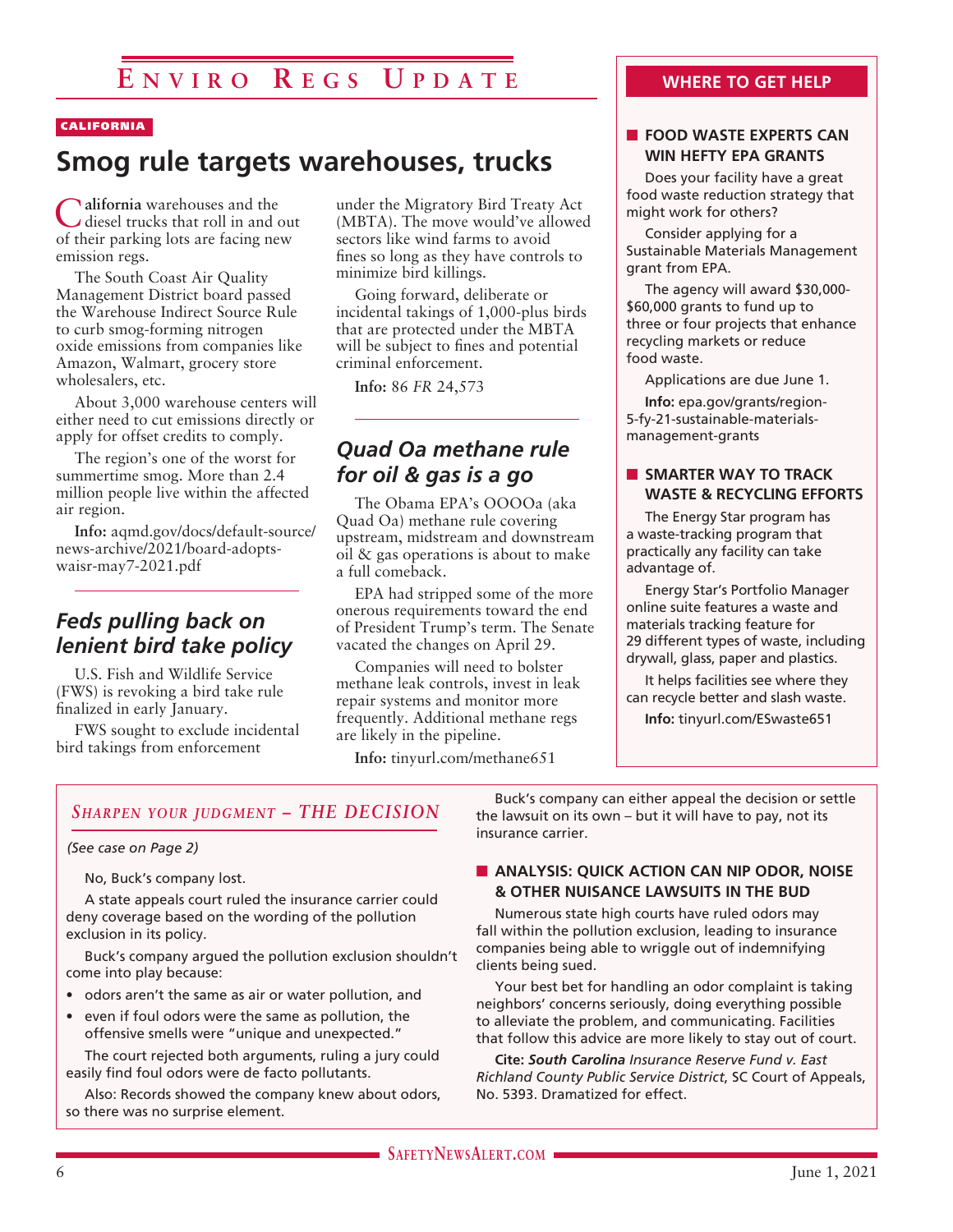#### HWGI

## **More states changing hazwaste regs**

S lowly but surely, states are<br>Simplementing EPA's hazardous waste generator improvements (HWGI) rule.

**Texas** facilities will have to comply starting January 1, 2022.

And **Tennessee** just became the 34th state to adopt HWGI – the rule went into effect in the Volunteer State on May 13.

#### **Hazwaste changes to expect**

HWGI eliminates some onerous RCRA protocols but ups the ante in other ways. Changes include:

- tougher contingency plan and emergency preparedness guidelines
- mandatory marking and labeling rules for hazwaste bins and tanks, including in satellite accumulation areas, and
- quadrennial re-notification requirements for hazwaste generators starting this year.

States can also choose to adopt an annual hazwaste shelf/tank cleanout provision that prevents facilities from having to change their generator status.

**Info:** *For a timeline of the rule, search for "hazardous waste generator improvements" at our website.*

### *Drinking water top environmental concern*

Industry's efforts to protect the environment have made an impact – Americans are less worried about pollution than ever before.

Drinking water pollution remains the No. 1 worry according to Gallup's annual poll. Fifty-six percent of respondents say they're highly concerned about it.

#### **Public less worried about climate**

The good news? Americans expressing high concerns for all environmental issues are at the lowest levels since Gallup started conducting this poll 20 years ago.

The top 6 issues of concern are:

1.drinking water pollution (56%)

2.pollution of rivers, lakes and reservoirs (53%)

3.loss of tropical rain forests (45%) 4.global warming (43%)

5.air pollution (41%), and

6.plant and animal extinction (40%).

**Info:** news.gallup.com/poll/ 347735/water-pollution-remains-topenvironmental-concern.aspx

### *Gas, biomass & wood top sources of early deaths*

Harvard researchers found that burning natural gas, biomass and wood is causing more health problems than coal in most states.

Researchers examined mortality rates of people living near coal and gas power plants, industrial boilers, commercial and residential buildings, and industrial sites along the oil and gas supply chain from 2008-17.

#### **Soot pollution cuts lives short**

Tiny particulate matter (PM 2.5) continues to be the greatest air quality threat, but gas has overtaken coal as the leading source of PM 2.5 pollution in 19 states.

Biomass and wood combustion deaths nearly tripled in this span, from around 14-17% of average total deaths from stationary sources to 39-47% by 2017.

Fuel-consuming facilities led to \$524 billion to \$777 billion in health impacts and 47,000-69,000 premature deaths in 2017, with 33,000-53,000 of premature deaths related to fuel sources other than coal.

**SAFETYNEWSALERT.COM** 

**Info:** hsph.harvard.edu/ c-change/news/stationarysources

#### **REAL PROBLEMS/SOLUTIONS**

#### **NO NEEDS CHEMICALS WHEN TAP WATER WILL DO?**

Businesses are always looking for "greener" chemical agents for cleaning their buildings.

Our mission is eliminating chemicals and cleaning with tap water that's been "engineered" to clean deeper.

What that means is changing simple tap water using a small electric charge so that it's activated or electrolyzed.

Repeated tests show that using engineered water in spray and vacuum systems effectively removes bacteria without having to use cleaning chemicals.

Spraying pressurized water works a lot like a solvent in breaking up dirt and grease so that it's easy to pull up.

#### **Works for many cleaning tasks**

It's true that engineered water has its limitations.

Disinfecting areas in hospitals still requires chemicals, whether they're green or not.

But for many cleaning needs, it's worth considering engineered water to help the environment and reduce utility costs.

#### **THE FROM OUR SUBSCRIBERS**

*More than 90% of our readers report in surveys that* Environmental Compliance Alert, *with its quick-read format, is more valuable than any other publication they read.*

**II** ECA helps me more than other publications because it's so quick. I just don't have much time to read."

> **Mike Pond Facility Manager ACSS, Phoenix**